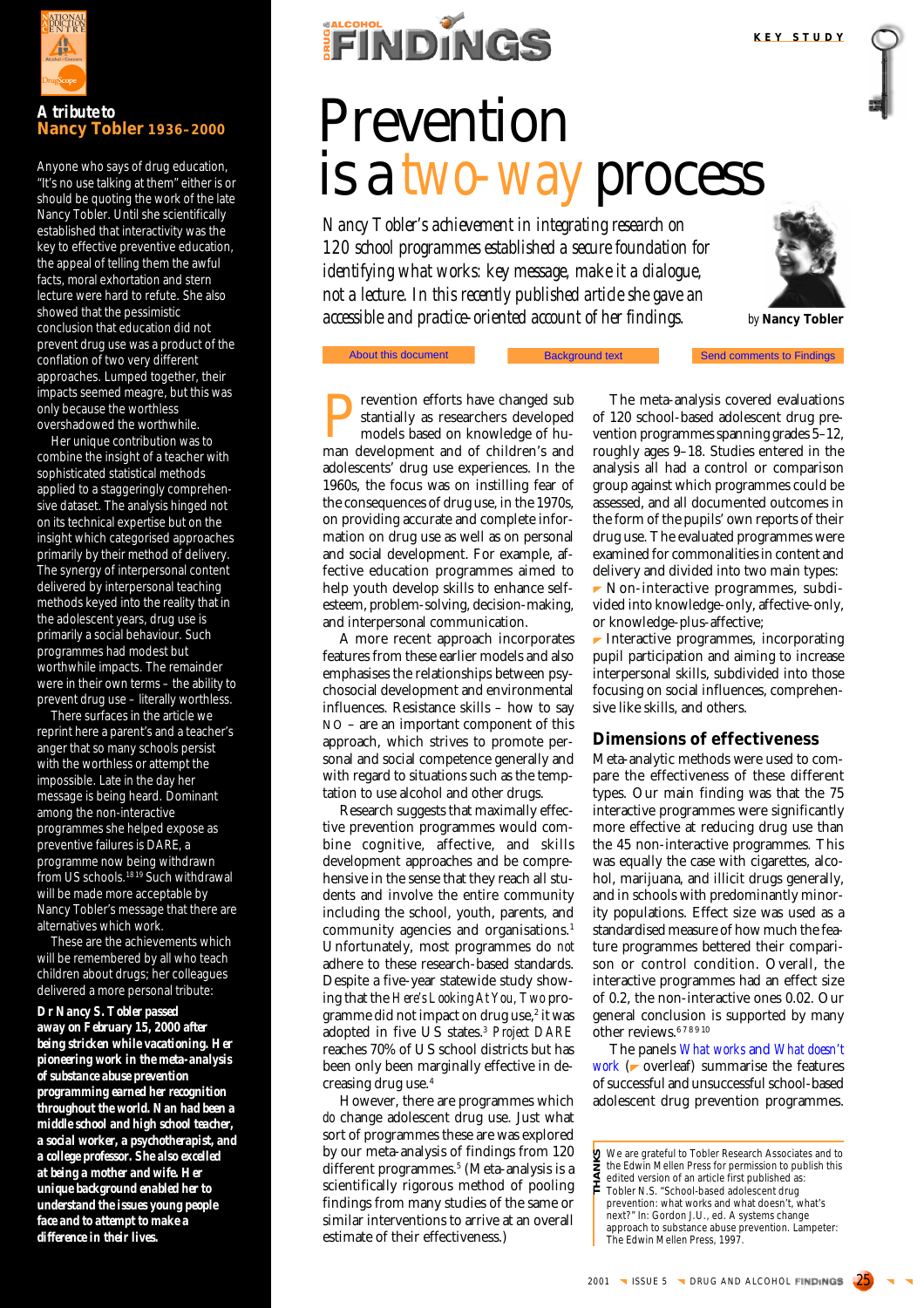These largely reflect the differences we found between interactive and non-interactive programmes.

#### Interpersonal content

Though some incorporated intrapersonal elements such as goal setting and coping skills, all the successful interactive programs focused primarily on *inter*personal competence. Knowledge of pro-drug media influences and the long- and short-term consequences of drug use were combined with drug refusal and other interpersonal skills. Perceptions of the extent of drug use among pupils' peers were challenged by feedback from local school surveys. Drug refusal skills were practised to enable negotiation of drug offers so that the adolescent could refuse yet continue to feel secure in his/her peer group.

In contrast, the unsuccessful non-interactive programmes had an *intra*personal focus – on the individual's perceptions, beliefs and skills.<sup>11</sup> They reflected two different theoretical assumptions .

First, values-based approaches encouraged examination of one's personal beliefs, values, and decision-making patterns. Adolescents were encouraged to make a personal decision to abstain from drugs based on ethical or moral considerations. Content was directed at the individual pupil and their internal perceptions, not those of their peers. These approaches were particularly ineffective. Second were the DARE-type programmes, focused on strengthening personal competence and functioning to forestall involvement with drugs. Building self-esteem, decision-making and coping skills were included, along with public commitment not to use drugs. Though more effective than values programmes, these were still significantly less effective than interactive approaches.

Developmentally, the intrapersonal focus with its goal of increasing self-esteem may have greater potential in primary schools where students are in self-contained classrooms. Having a single teacher allows greater individual attention and recognition. In secondary schools a focus on self-esteem can be problematic as teachers can be involved with well over 100 adolescents in a day.

#### Interactive delivery

The non-interactive group process is familiar to all teachers. Lectures were used to deliver the content. Some programmes did combine didactic presentations with discussions and experiential activities. However, communication was mostly between teacher and student, not student to student.

Interactive programmes used a very different way of learning, providing crosscommunication and opportunities for exchange of ideas. The interactions included everyone and were both *participatory* and *between peers.* Structured small group activities were used to introduce the content and promote acquisition of drug refusal skills. By receiving feedback in a supportive atmosphere, the hope was that the young people would be able to use their new skills in a situation of higher stress, ie, a real world, drug-related situation.

During adolescence, establishing relationships with peers takes priority over those with adults. Groups offer support and define reality for adolescents and, in the case of drug prevention, furnish an excellent opportunity to challenge the almost universal tendency of adolescents to overestimate the extent of drug use among their peers. It is no surprise that interactive programmes based on peer-to-peer exchanges are more effective than non-interactive programmes which depend upon an ethical decision or personal change of values.

### Bigger is not better

All programmes were much less effective when implemented on a large scale (over 400 pupils), though among the large programmes interactive ones were still significantly superior*.* There are several possible explanations. Ideally, everyone participates. Small groups afford greater opportunity for each pupil to practise and become comfortable and proficient in using new skills. Without extra leaders to facilitate small groups, each adolescent can potentially interact only a few times. If each pupil doesn't get their 'air time', an essential element is missing. In large-scale implementations, extra leaders are seldom provided.

Some teachers may not have implemented all programme elements equally, possibly uncomfortable with aspects such as role playing. As well as giving the necessary skills, training needs to convince teachers that this type of programme works.<sup>12</sup> Also, drug prevention may not differ from other educational goals whose achievement is negatively related to school size and the number of schools in a district.13

#### How did the programmes work?

Explaining the pathways that lead to behavioural change helps to strengthen the findings. As the perceived risk of using marijuana increases, use levels decrease.14 Conversely, recent increases in marijuana use were preceded by decreases in perceived harm.15 It follows that programmes able to change attitudes about drug use will be more effective. The interactive programmes did show significant positive changes for knowledge and attitudes as well as decreases in drug use. Non-interactive programmes did not show significant positive changes for attitudes or drug use, though knowledge was improved. Neither approach changed self-esteem, but in the interactive programmes this was not seen as a mechanism for reducing drug use.

Two-thirds of the programmes took on average just six hours to deliver. Longer programmes averaging 18 hours did slightly better. Only 16 programmes offered booster lessons, just four for more than one year. It is remarkable that such low intensity programmes affected behaviour – an evaluation of school health education found that nearly 30 hours were needed for behavioural change.16

# **Improving effectiveness**

Though more effective than other programmes, still the impacts of interactive programmes were modest. Were these benefits of real importance? A study of the effects of aspirin on heart attacks which involved 22,000 doctors was cancelled because it was considered unethical to not offer the treatment to the control group.<sup>17</sup> That intervention's success rate was 3.5%. The interactive prevention programmes had a success rate of 9.5%, the non-interactive ones found in most schools 1%. The gap of 8.5% is clearly a 'clinically' significant benefit, particularly since as a whole the programmes averaged just 10 hours of classroom time. Doctors now advise all senior citizens to take an aspirin a day. Why, then, aren't we providing the interactive

# **Golden Bullets**

## *Essential practice points from this article*

Across 120 school drug prevention programmes aimed primarily at adolescents, interactive programmes were more effective than non-interactive programmes.

 $\triangleright$  Successful interactive approaches are characterised by pupil-to-pupil communication facilitated by small group activities including practice of interpersonal skills.

 $\triangleright$  Successful programmes focus on *interpersonal* competence and challenge overestimations of the extent of drug use among pupils' peers.

Delivering such programmes requires a paradigm shift from 'instructing classes' to 'facilitating groups'.

Implementing interactive programmes requires support from policy makers and education administrators and training to give teachers the skills and the confidence to work in what may be unfamiliar ways.